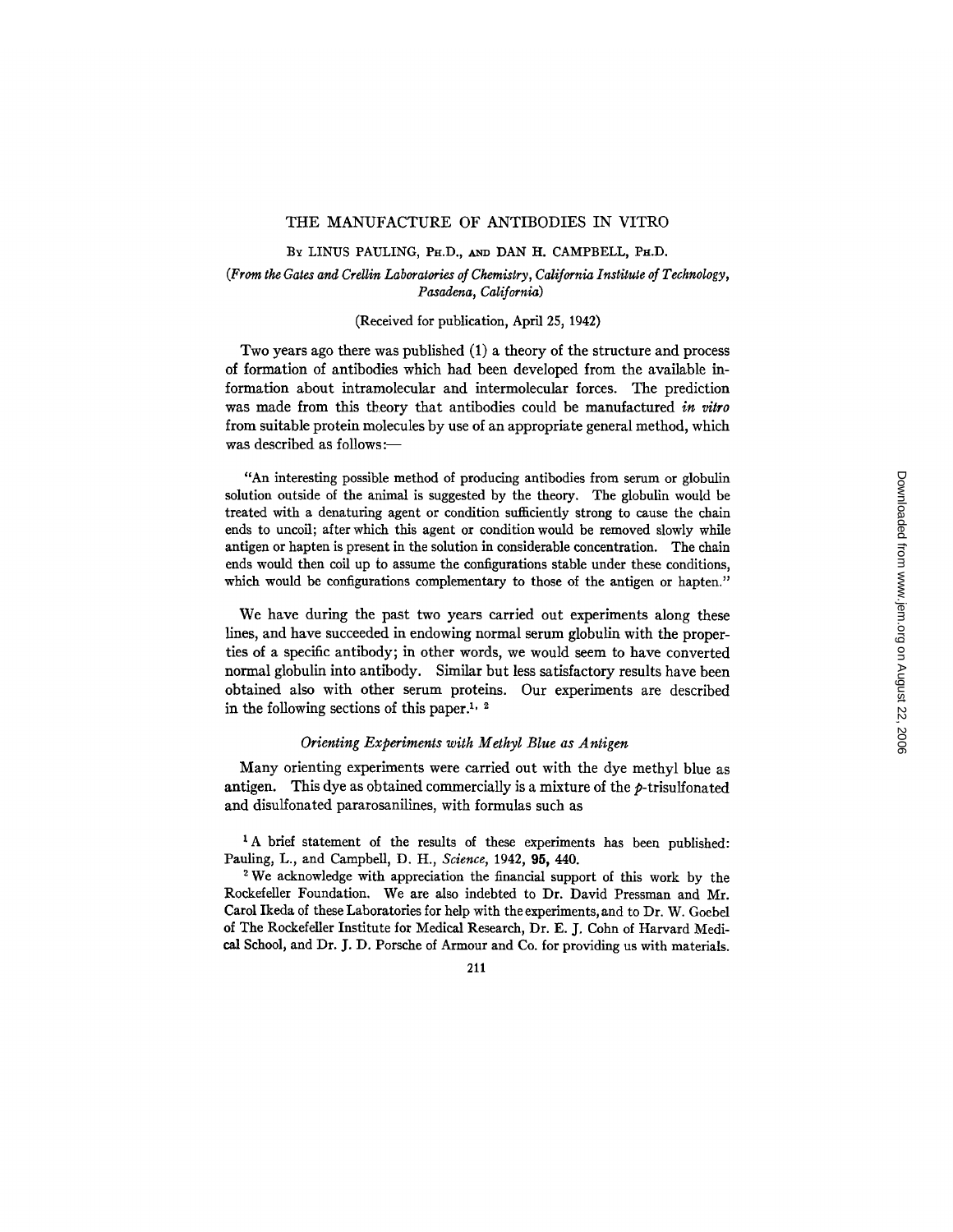

It was selected because of its high solubility in water, its intense color (giving increased accuracy to colorimetric analyses), its dialyzability, and the presence in the molecule of strong haptenic groups. The protein used for most of the preliminary experiments was a  $\gamma$ -globulin fraction obtained by essentially the methods employed by Hewitt (2) and by Cohn and collaborators (3) in their studies of serum proteins. It was the protein fraction from fresh beef serum which is insoluble at 33 per cent saturation with ammonium sulfate. The material was reprecipitated once, washed with salt solution, and then dialyzed free of ammonium sulfate at pH 7.5 and 4°C. The resulting solution was then stored in the refrigerator until used.

Of the five methods of denaturation used in the preliminary investigations, treatment with sodium hydroxide solutions gave the most promising results. A typical experiment was carried out as follows:-

Enough dye was added to a 2.0 per cent protein solution to give a dye concentration of 0.1 per cent and enough  $0.1 \times$  NaOH to raise the pH to approximately 11.0. After the mixture had stood for 15 to 30 minutes, a 10.0 m]. sample was removed, placed in a cellophane bag, and dialyzed at 4°C. against a stream of phosphate buffer of pH 7.5. In this way the protein molecules, which had been subjected to the denaturing action of the alkali, were given the opportunity of changing slowly to configurations stable in neutral solution and in the presence of the antigen. The renaturing process took place over a period of several hours, during which the pH of the protein-antigen solution changed slowly from 11.0 to 7.5. At this point a small amount of proteindye precipitate had appeared. On continued dialysis, with loss of dye, the amount of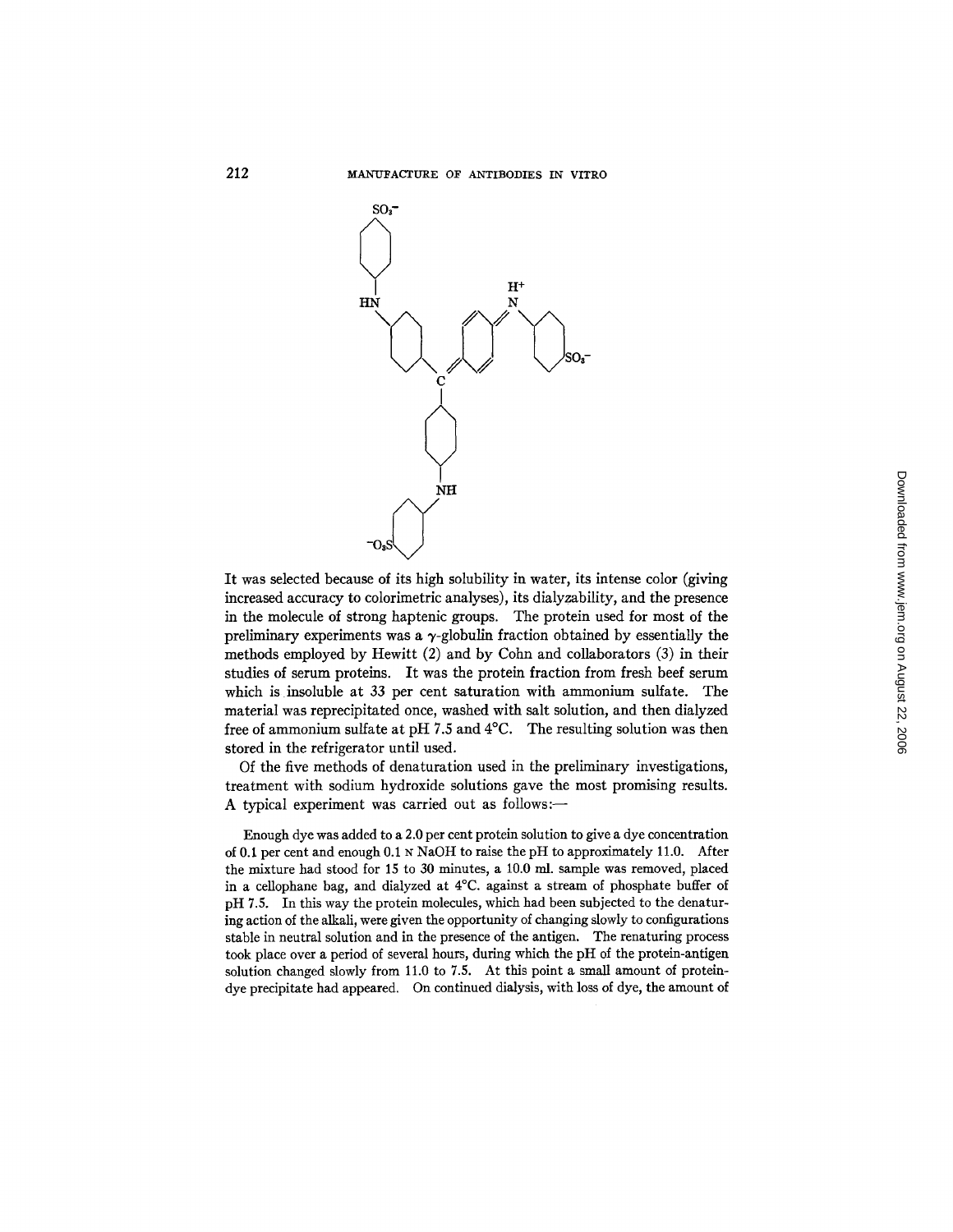precipitate increased. At the end of 24 hours only a small amount of dye remained in solution, the rest having been precipitated or dialyzed through the cellophane. The dialysis was continued for 72 hours, at the end of which only a trace of dye remained in solution.

Various control experiments were made, such as the following. A 10 ml. sample of the dye-protein-alkali solution which had stood at pH 11.0 for 15 to 30 minutes was brought to pH 7.5 very rapidly by addition of 0.1 N HCl solution, and was then dialyzed as above. A second control experiment was made with no addition of alkali; the dye-protein solution at pH 7.5 was dialyzed. In both of the controls only a trace of dye remained in solution after dialysis.

The precipitates were dissolved in dilute NaOH solution and analyzed for dye colorimetrically and for protein by Kjeldahl nitrogen determination. A large amount of precipitate was formed both in the main experiment (with slow neutralization) and in the first control; however, the precipitate from the main experiment contained 80  $\mu$ g. of dye per mg. protein, and that from the first control only 6. Only a small amount of precipitate, with  $3 \mu$ g. of dye per mg. protein, was obtained in the second control. The precipitate from the'main experiment was soluble in excess dye and in sodium  $p$ -sulfanilate solution (hapten), but not in other unrelated dyes or hapten solutions, such as sodium  $p$ -arsanilate solution. The control precipitates were insoluble or only slightly soluble under these conditions.

These facts indicate that the precipitate obtained by slow removal of the denaturing agent (hydroxide ion) is a specific antigen-antibody precipitate, that obtained in the first control being denatured protein and that obtained in small quantity in the second control being non-specific dye-protein complex.

Various methods were tried, without success, to separate the dye from the dye-protein precipitate and to obtain a specific precipitin for the dye. Methods used consisted of treating the dye-protein precipitate with acid and alkaline solutions, strong salt solution (20 per cent NaC1), and dialysis against solution of hapten  $(p$ -sulfanilate ion). The precipitate dissolved in relatively strong alkaline solutions and the dye could then be removed by dialysis but the resulting protein had lost its affinity for dye. The precipitate did not dissolve in acid or strong salt solutions nor was the dye removed by dialysis against these solutions. Some of the precipitate dissolved in  $0.01$  N hapten solution but the dye was not removed by dialysis against this solution. Our later experience with arsanilate indicates that this failure was due to the use of too low hapten concentration.

Other methods of denaturation gave varying results. Heat denaturation at various temperatures up to 80°C. with slow cooling produced approximately the same effect as alkali denaturation. Acid treatment at pH 2.5 led to no alteration in affinity for dye. Although 3.5 N urea solutions produced considerable denaturation, there was no evidence of increased affinity for dye. Surface denaturation brought about by long continued shaking of a 1 per cent protein solution in the presence of dye gave a precipitate containing approximately 200  $\mu$ g. of dye per mg. of protein. However, the precipitate formed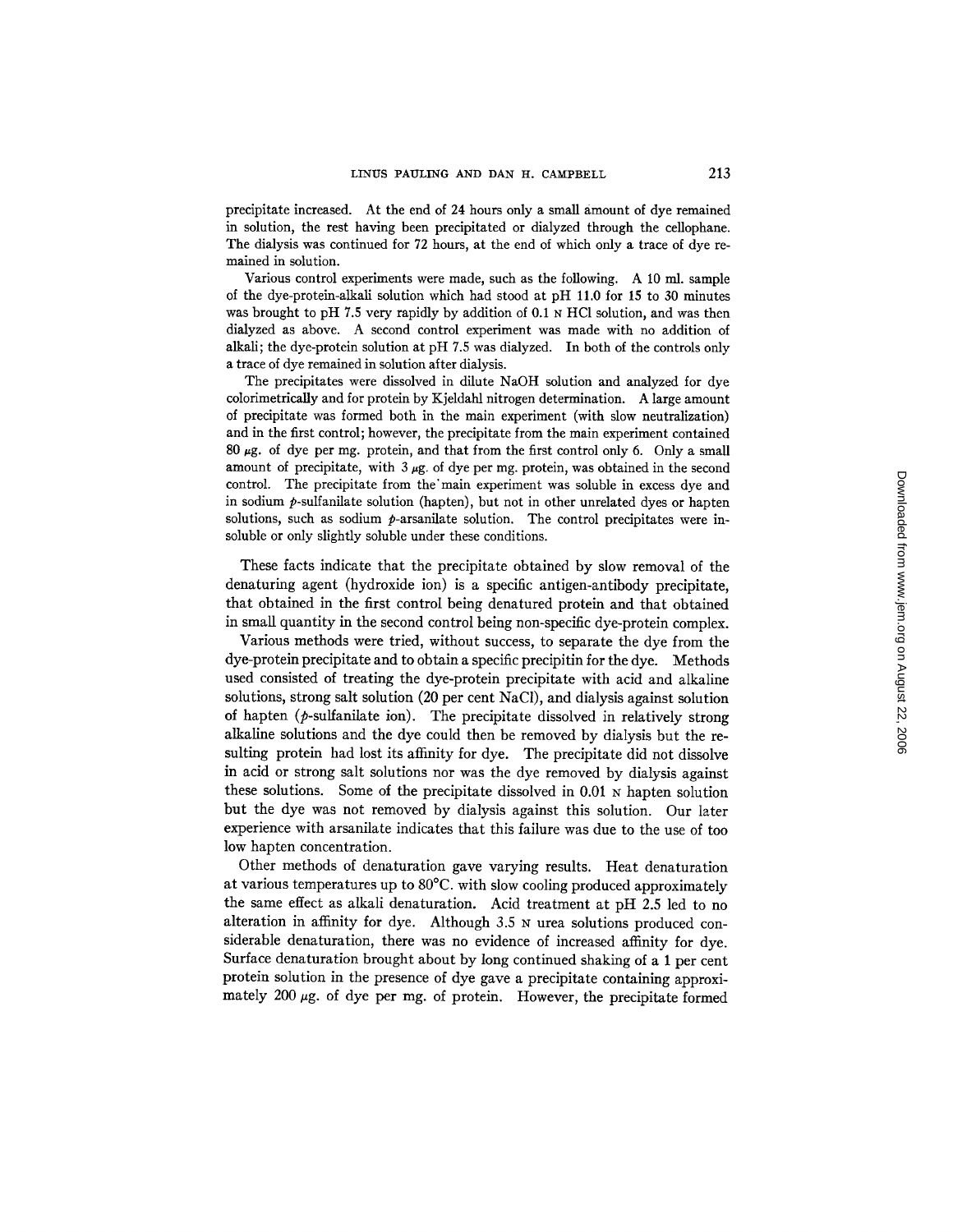by this method was not soluble in excess dye or in hapten solution, and hence in this respect is not closely similar to an antigen-antibody precipitate. We think that surface denaturation can probably also be developed into a satisfactory method of *in vitro* manufacture of antibodies.

Although most of the investigations were carried out with the  $\gamma$ -globulin fraction, alkali denaturation tests were also made with other serum fractions obtained by salt precipitation. All of these fractions, including serum albumin, showed on treatment an increase in dye affinity, somewhat smaller than that shown by the  $\gamma$ -globulin fraction.

## *The Manufacture of Antibodies Homologous to the Azophenylarsonic Acid Group*

In other experiments which led to the preparation of protein solutions with properties of specific antisera a different method of causing the change in configuration of the protein molecules was used; namely, increased thermal agitation at a temperature lower than that which leads to precipitation of denatured protein. At a temperature just below the "denaturation temperature" (at which precipitation occurs) the protein molecules would be expected to assume various configurations and to change more easily from one configuration to another than at room or body temperatures. It was accordingly expected that under these conditions the protein in the presence of antigen would change from its normally stable configuration to configurations stable in the presence of antigen molecules, namely, those complementary to active parts of the antigen molecules.

This method was carried out with another dye, 1, 3-dihydroxy-2, 4, 6,  $tri(\phi$ -azophenylarsonic acid)benzene, which had been found (4) to give very good precipitates with hapten-homologous rabbit antiserum. This dye, which contains three azophenylarsonic acid groups attached to a resorcinol molecule, has the following formula:-

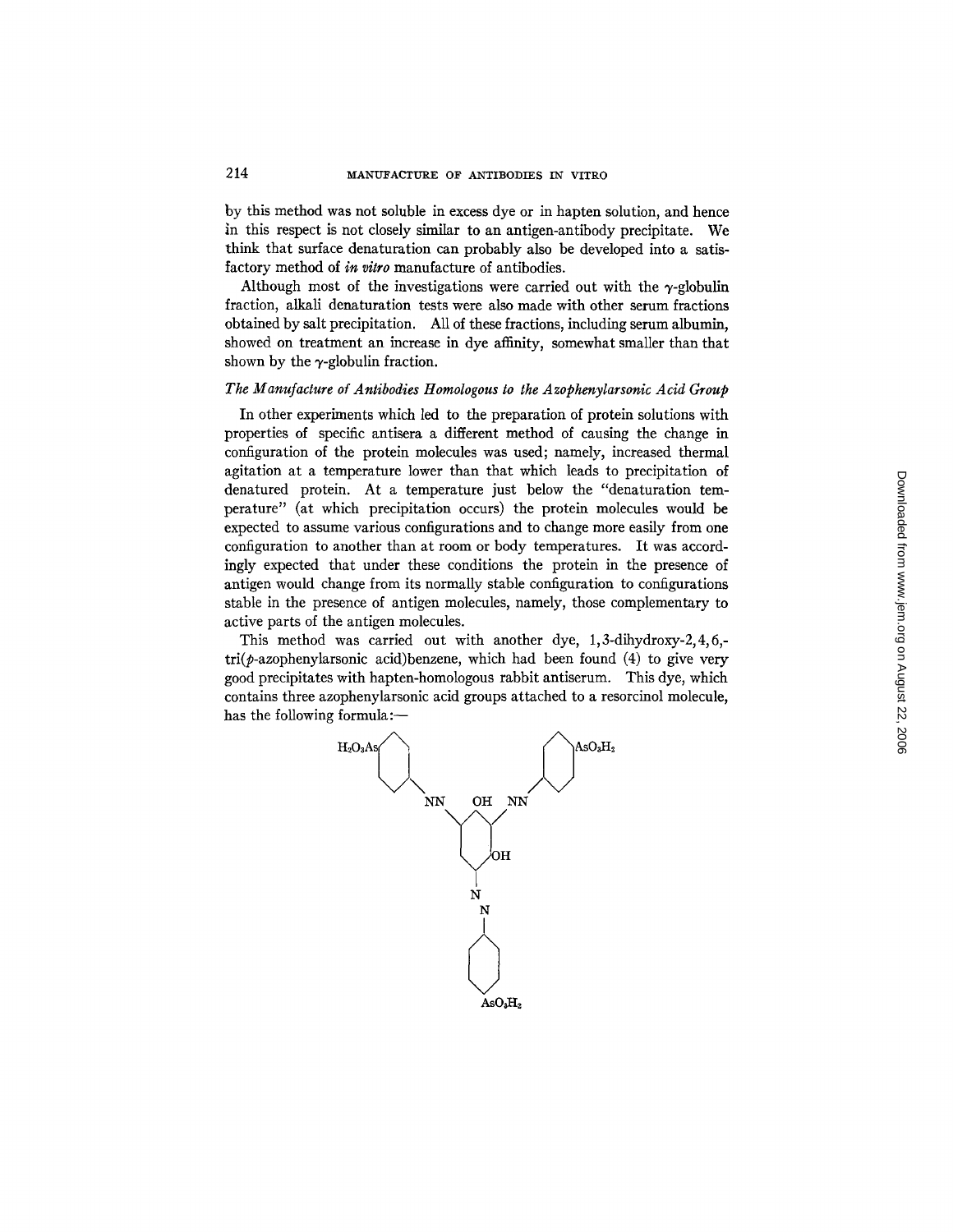It dialyzes through cellophane, and its color is intense enough to permit accurate colorimetric analyses to be made.

The  $\gamma$ -globulin used in these experiments was prepared from fresh beef plasma by ethanol precipitation as described by Cohn and collaborators (5). At first the experiments were carried out with material prepared in our laboratory, and the later work was done with preparations kindly supplied through the courtesy of Dr. E. J. Cohn of Harvard Medical School and Dr. J. D. Porsche of Armour and Co. No significant difference in behavior was observed between the two preparations.

Preparation of the modified protein was carried out as follows:—

A solution containing 0.01 per cent of dye and 1.0 per cent of protein at approximately pH 7.8 was placed in a water bath at  $57^{\circ}$ C., which is about 10 $^{\circ}$  below the denaturation temperature of the protein. At the end of 3 or 4 days, depending upon temperature, concentration of reagents, and pH, precipitate began to appear. The amount of precipitate increased for several days. After 11 to 14 days the mixture was removed from the bath, placed in a cellophane bag, and dialyzed for 24 hours against 1.0 per cent NaC1 solution to remove most of the free dye. Some additional precipitation occurred during this process. The material was then placed in a fresh bag and dialyzed until no more dye was removed against 0.5 N arsanilate solution, made by dissolving arsanilic acid (p-aminophenylarsonic acid,  $H_2NC_6H_4AsO_3H_2$ ) in sodium hydroxide solution and bringing to the desired pH, 7.5. This required about 4 days, during which the solution was continually agitated and the hapten solution, the volume of which was five times that of the protein solution, was changed every 24 hours. Most of the precipitate dissolved during this hapten dialysis; the insoluble protein material which remained was discarded and the solution was then dialyzed against 1.0 per cent NaC1 solution until free of hapten. This required 3 to 4 days. If all of the dye had not been removed by treatment with hapten, precipitation occurred as soon as the hapten concentration was reduced by saline dialysis, and the foregoing process had then to be repeated.

The final solution prepared by this method was clear and contained approximately 40 per cent of the original protein and no dye. The modified protein, which will subsequently be referred to as manufactured antibody, behaved like natural antibody in forming specific precipitates and in the fixation of complement. It was specific in that it reacted with homologous antigens; namely, many of the simple phenylarsonic acid azo dyes and azoproteins, but failed to react with similar sulfanilic antigens. Furthermore, preparations of  $\gamma$ -globulin which had been treated in a similar manner but in the absence of dye also failed to show any activity.

Precipitin tests using the trisubstituted resorcinol dye as test antigen gave typical optimum proportion zones, with no precipitate forming in excess antigen or in the presence of homologous hapten such as sodium arsanilate. The precipitates which formed with both simple dyes and azoproteins showed the same low solubility as natural antibody precipitates. For example, there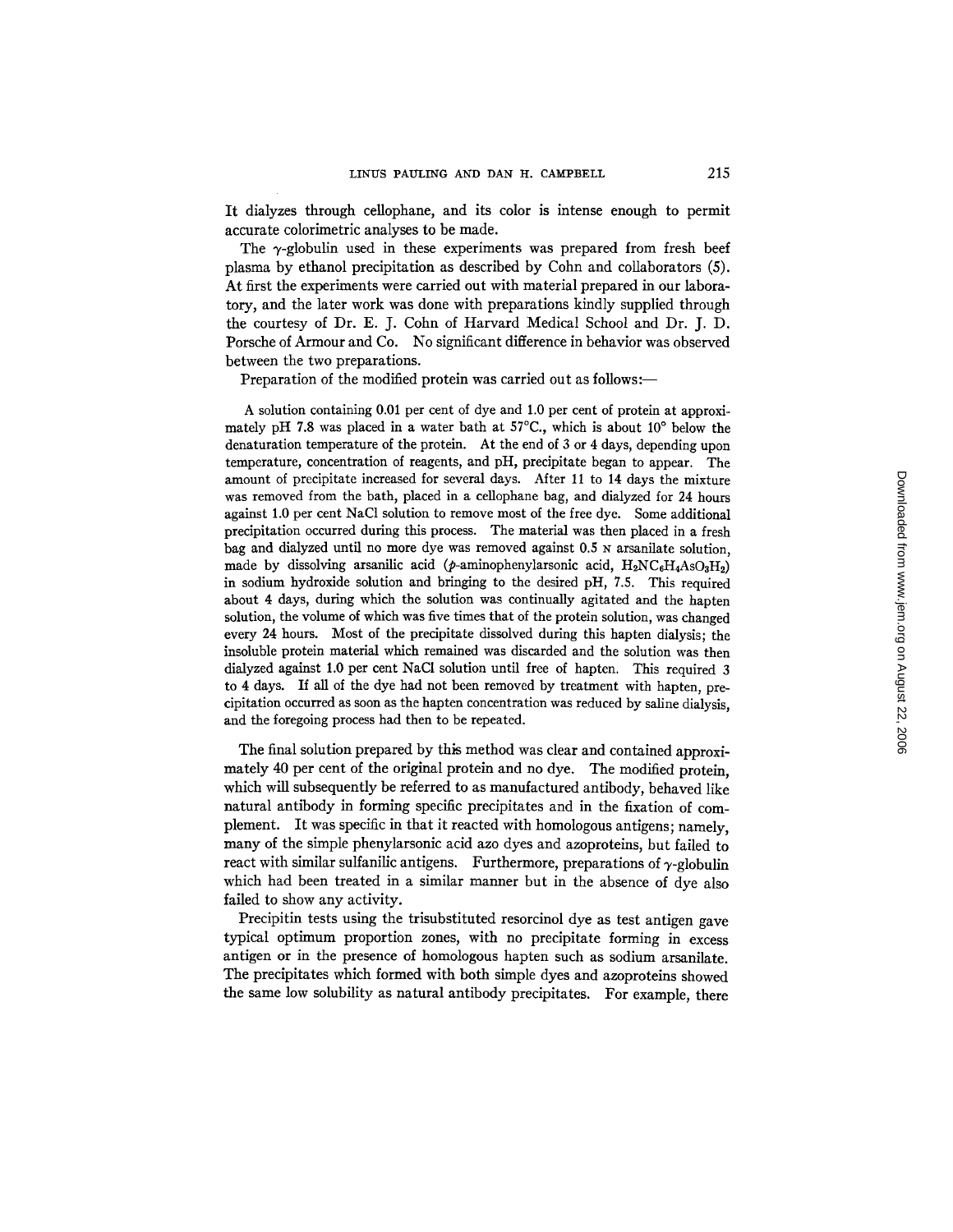was no appreciable loss of antigen or antibody after the third washing with buffer solution, and diluted antigen-antibody mixtures gave the same amounts of precipitate as undiluted mixtures. However, the reactions differed from those of immune sera in that more critical conditions were necessary for precipitation. For example, the manufactured antibody was found to give no precipitate with antigen at pH values greater than 6.5 or with NaC1 concentration over 4 per cent, although formation of soluble complexes of antibody and antigen was shown to have occurred by the failute of the dye antigen to dialyze out of the solution. Another apparent difference was that with increase in pH the optimum proportion zone was found to shift to a higher antibody/antigen ratio. These characteristics are presumably due to the particular method of preparation used.

Precipitin tests were carried out as follows:-

To 1.0 ml. portions of manufactured antibody solution containing acetate buffer there were added equal volumes of various dye dilutions which were also buffered with acetate. The mixtures were allowed to stand for 24 hours at room temperature, and the precipitates were then washed three times with buffer solution and analyzed for dye colorimetrically and for total nitrogen by micro Kjeldahl. The antibody nitrogen in the precipitate was then obtained as the difference between total and dye nitrogen. The same methods were employed for the azoprotein antigens.

The results obtained with the trisubstituted resorcinol dye at pH 5.0 and 5.5 are given in Table I. The amount of manufactured antibody was kept constant (4.10 mg.) and the amount of dye was varied from 5.280 mg. to 0.020 mg. At pH 5.0 the equivalence zone occurred at 1.320 mg. of dye and at pH 5.5 the zone shifted to 0.330 mg. However, the equivalence zone for a given pH occurred at a constant total antibody/antigen ratio over a wide range of antibody dilutions. The molecular ratio of antibody to antigen in the precipitates was much smaller than is ordinarily obtained with natural antibody, but several factors make the significance of the values doubtful. Of these the most important is that there is a tendency for this dye to associate in the lower pH range. There is also the possibility that the valence of the antibody formed under these conditions differs from that formed under natural conditions due to the randomness of the structural changes which take place during denaturation. The titer of this particular preparation of manufactured antibody expressed in terms of limiting dilutions was 1 : 200,000.

It will be noted from Table I that under the best conditions only about 15 per cent of the manufactured antibody was precipitated. However, we might well expect that the methods described above would produce a very heterogeneous mixture of protein structures varying from unchanged molecules and univalent antibodies to antibodies with several combining regions. A more active preparation with about 80 per cent of the protein precipitable could be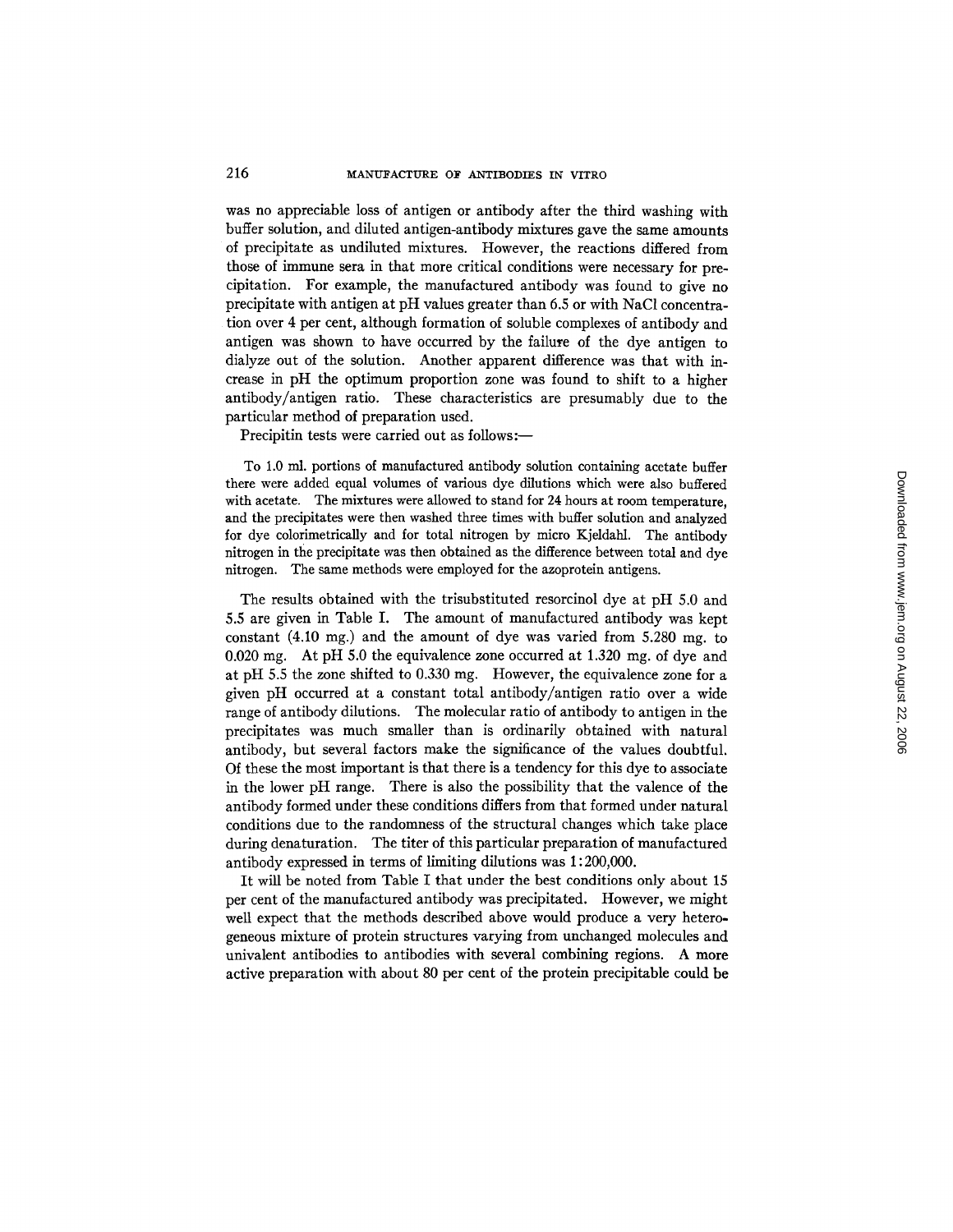| Tube No.         | Amount of<br>antibody used | Amount of<br>antigen used | Composition of precipitate |                       |                                         |  |
|------------------|----------------------------|---------------------------|----------------------------|-----------------------|-----------------------------------------|--|
|                  |                            |                           | Amount of dve              | Amount of<br>antibody | Molecular<br>ratio antibody/<br>antigen |  |
|                  | mg.                        | $mK$ .                    | $msz$ .                    | mg.                   |                                         |  |
| pH 5.0           |                            |                           |                            |                       |                                         |  |
| 1                | 4.10                       | 5.280                     | 0.106                      | 0.387                 | 0.020                                   |  |
| 2                | $\epsilon$                 | 2.640                     | 0.111                      | 0.591                 | 0.027                                   |  |
| $\overline{3}$   | $\epsilon$                 | 1.320                     | 0.120                      | 0.617                 | 0.026                                   |  |
| 4                | "                          | 0.660                     | 0.099                      | 0.548                 | 0.029                                   |  |
| 5                | "                          | 0.330                     | 0.077                      | 0.465                 | 0.032                                   |  |
| 6                | 46                         | 0.165                     | 0.048                      | 0.362                 | 0.039                                   |  |
| 7                | 46                         | 0.082                     | 0.027                      | 0.248                 | 0.048                                   |  |
| 8                | 46                         | 0.041                     | 0.021                      | 0.158                 | 0.039                                   |  |
| 9                | $\epsilon$                 | 0.020                     | 0.016                      | 0.135                 | 0.045                                   |  |
| pH 5.5           |                            |                           |                            |                       |                                         |  |
| 1                | $\epsilon$                 | 5.280                     | 0.022                      | 0.070                 | 0.016                                   |  |
| $\boldsymbol{2}$ | $\epsilon$                 | 2.640                     | 0.047                      | 0.169                 | 0.018                                   |  |
| 3                | $\epsilon$                 | 1.320                     | 0.053                      | 0.232                 | 0.022                                   |  |
| 4                | $\epsilon$                 | 0.660                     | 0.054                      | 0.259                 | 0.024                                   |  |
| 5                | "                          | 0.330                     | 0.039                      | 0.304                 | 0.040                                   |  |
| 6                | $\epsilon$                 | 0.165                     | 0.032                      | 0.190                 | 0.030                                   |  |
| 7                | $\epsilon$                 | 0.082                     | 0.021                      | 0.156                 | 0.038                                   |  |
| 8                | 66                         | 0.041                     | 0.009                      | 0.089                 | 0.050                                   |  |
| 9                | $\epsilon$                 | 0.020                     | 0.009                      | 0.056                 | 0.032                                   |  |

TABLE I

*Data for Precipitation Reactions of Phenylarsonic Acid Azodye and Manufactured Antibody* 

| TABLE II                                                             |  |  |  |  |  |  |  |
|----------------------------------------------------------------------|--|--|--|--|--|--|--|
| Data for Precipitation Reactions of Phenylarsonic Acid Azo-Ovalbumin |  |  |  |  |  |  |  |

*and Manufactured Antibody* 

| Tube No. | Amount of<br>antibody used | Amount of<br>antigen used | Composition of precipitate |                       |                                         |  |
|----------|----------------------------|---------------------------|----------------------------|-----------------------|-----------------------------------------|--|
|          |                            |                           | Amount of<br>antigen       | Amount of<br>antibody | Molecular<br>ratio antibody/<br>antigen |  |
|          | mg.                        | mg.                       | mg.                        | mg.                   |                                         |  |
| pH 5.5   |                            |                           |                            |                       |                                         |  |
|          | 4.10                       | 6.530                     | 0.318                      | 0.570                 | 0.67                                    |  |
| 2        | $\epsilon$                 | 3.265                     | 0.256                      | 0.420                 | 0.62                                    |  |
| 3        | $\alpha$                   | 1.632                     | 0.219                      | 0.407                 | 0.71                                    |  |
| 4        | $\epsilon$                 | 0.816                     | 0.212                      | 0.362                 | 0.65                                    |  |
| 5        | $\epsilon$                 | 0.408                     | 0.100                      | 0.320                 | 1.22                                    |  |
| 6        | $\epsilon$                 | 0.204                     | 0.068                      | 0.212                 | 1.18                                    |  |
| 7        | "                          | 0.102                     | 0.043                      | 0.162                 | 1.43                                    |  |
| 8        | $\epsilon$                 | 0.051                     | 0.043                      | 0.137                 | 1.21                                    |  |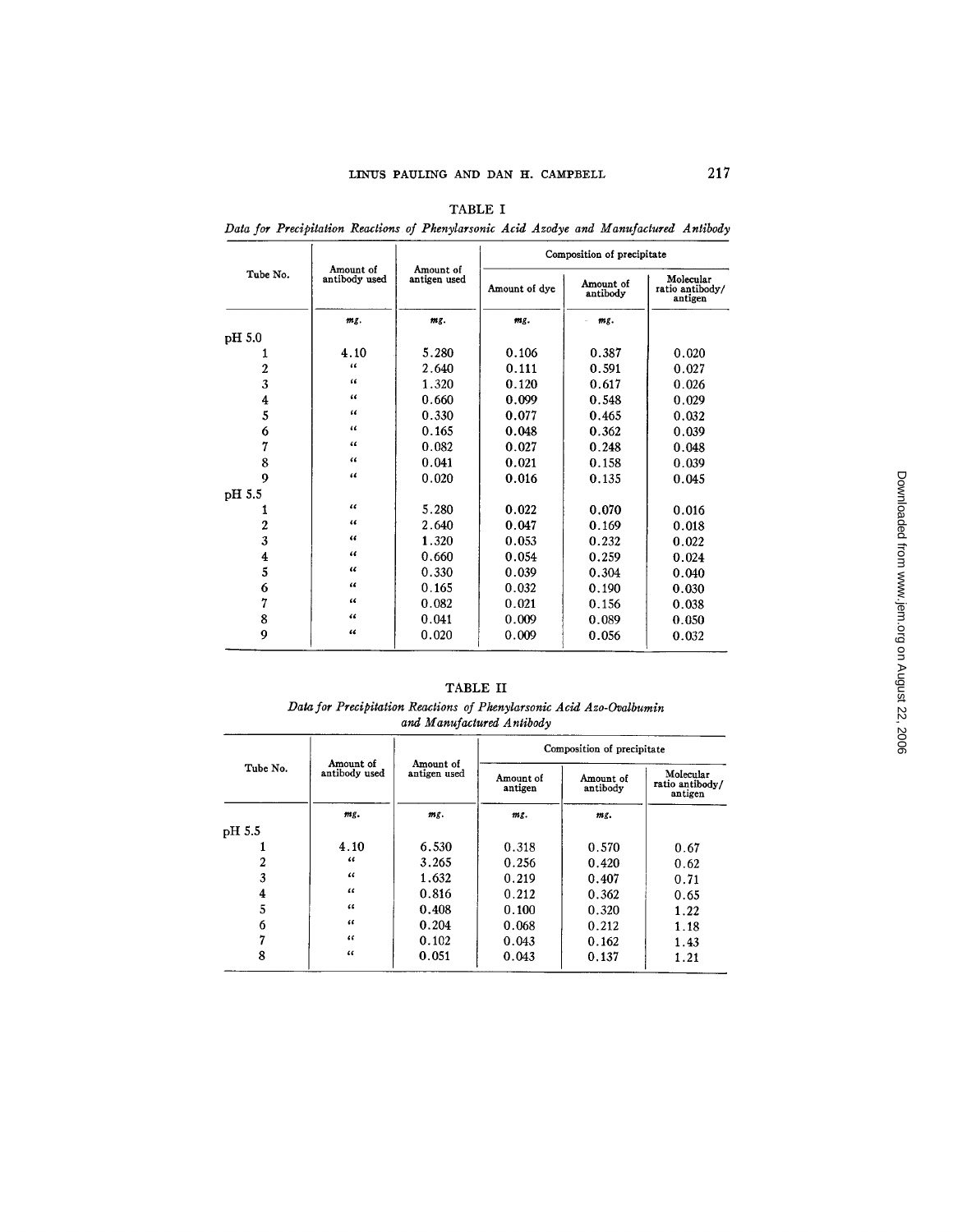obtained by extracting only the dye-protein precipitate which formed during the initital dialysis against saline, but the yields have been so small that very little work has been done with such preparations. It will also be noted that only about 15 per cent of the dye antigen was precipitated under optimum conditions, which agrees closely with results obtained with the same dye and natural antibodies.

The manufactured antibody solution was found to precipitate azoprotein. Reactions with phenylarsonic acid azo-ovalbumin (Table II) were observed to be somewhat different from those with the simple dye antigen in that under the conditions studied so far no optimum zone has been obtained with respect to change in pH or antibody dilutions. The antigen used was prepared by coupling the diazonium salt of arsanilic acid in the usual manner to crystalline ovalbumin. The resulting product analyzed 74 hapten groups per molecule of protein. Within the range studied, the amount of manufactured antibody protein precipitated was of the same order as that found in the simple dyeantibody precipitates. However, the amount of antigen was much less, and the antibody/antigen ratios are similar to those obtained in precipitates with natural antibody. For example, in the region approximating antigen excess the ratio is 0.67 and in the region of antibody excess the ratio became slightly higher than one.

# *Experiments on the Manufacture of Antibodies to Pneumococcus Polysaccharide Type* III

Similar experiments were also carried out with pneumococcus polysaccharide Type III as antigen.

1 gm. of pneumococcus polysaccharide Type III was kindly sent to us by Dr. Walther Goebel of The Rockefeller Institute for Medical Research. This was used with  $\gamma$ -globulin in the same way as the azoresorcinol antigen. 25 ml. of 1 per cent  $\gamma$ -globulin solution was taken, and 250 mg. of the polysaccharide was dissolved in it, a little alkali also being added, since the polysaccharide was in the form of an acid. The final pH was adjusted to 7.5. The mixture was then kept for 2 weeks at  $57^\circ$  in a thermostat. At the end of this time a small amount of precipitate had been formed. The mixture was removed from the bath and the solution separated from the precipitate. It was found that when a small amount of polysaccharide solution was added to a portion of the supernatant solution a precipitate was formed. This was presumably an antigen-antibody precipitate, indicating that in the original solution there was an excess of antibody. This precipitate was found to contain both protein and polysaccharide; the protein was shown to be present by the biuret test and the polysaccharide by dissolving it in dilute alkali and adding calcium hydroxide, which produced a precipitate of the calcium salt of the polysaccha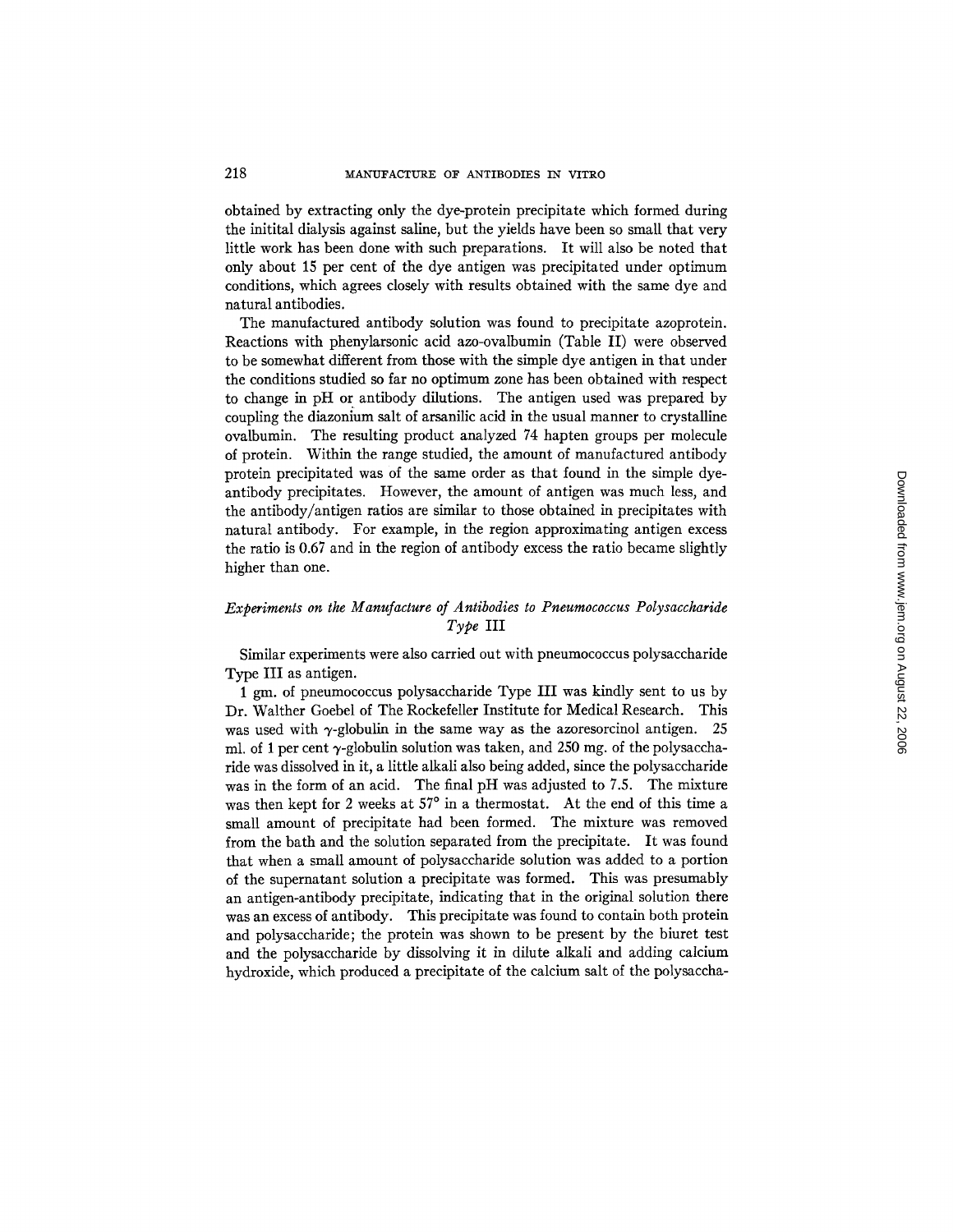ride. Both protein and polysaccharide were also shown to be present in the precipitate originally produced during the 2 weeks' heating.

The specificity of the supernatant solution was shown by the fact that it did not precipitate with Type I polysaccharide solution. The Type VIII polysaccharide also did not give a precipitate, despite the fact that it contains the same groups as the Type III polysaccharide; this may have been due to weakness of the artificial antiserum.

Agglutination tests were also carried out with the original supernatant solution. It was found that this solution agglutinated Type III pneumococci but did not agglutinate either Type  $I$  or Type II pneumococci.

The attempt was then made to prepare a pure preparation, by separating the polysaccharide from the protein solutions. This was tried in two ways. The first method tried consisted in adding sodium chloride to about 15 per cent concentration, and then adding hydrochloric acid to about pH 4, at which point the polysaccharide precipitated. It was removed, and the solution dialyzed against physiological saline and the pH adjusted to 7. The solution obtained in this way was found to have only slight activity. It gave a very slight precipitate with solution of Type III polysaccharide only in a very narrow concentration zone. This zone was in the region of a tenth of a milligram of polysaccharide per milliliter of undiluted antibody solution. Polysaccharide Type I did not give any reaction with this antibody solution.

The other preparation was made by adding 15 per cent salt, and then calcium hydroxide and calcium chloride, which precipitates the polysaccharide. The pH was about 9 after this treatment. The resulting solution was found to give a small amount of precipitate with polysaccharide Type III in a narrow concentration zone. The reaction was somewhat stronger than that given by the solution made by the acid precipitation method.

Agglutination tests were carried out with these purified antibody solutions. The solution from the acid precipitation did not give definite agglutination. That from the calcium precipitation gave definite, though not strong, agglutination with Type III pneumococci. The agglutination was not complete enough to cause all the pneumococci to form a single clump but was enough to cause many small clumps to form. The agglutination could be achieved still after two twofold dilutions of the original purified antibody solution, which contained about 3 mg. of protein per milliliter. The fact that agglutination did not occur after further dilution shows that the agglutinin solution is very weak. Agglutination could not be detected with either Type I or Type II pneumococci.

It seems likely, from the low titer of the agglutinin in the purified antibody solution, that the artificial antibody was largely destroyed by the process of purification. Probably the most active fraction was carried down with the polysaccharide during its precipitation.